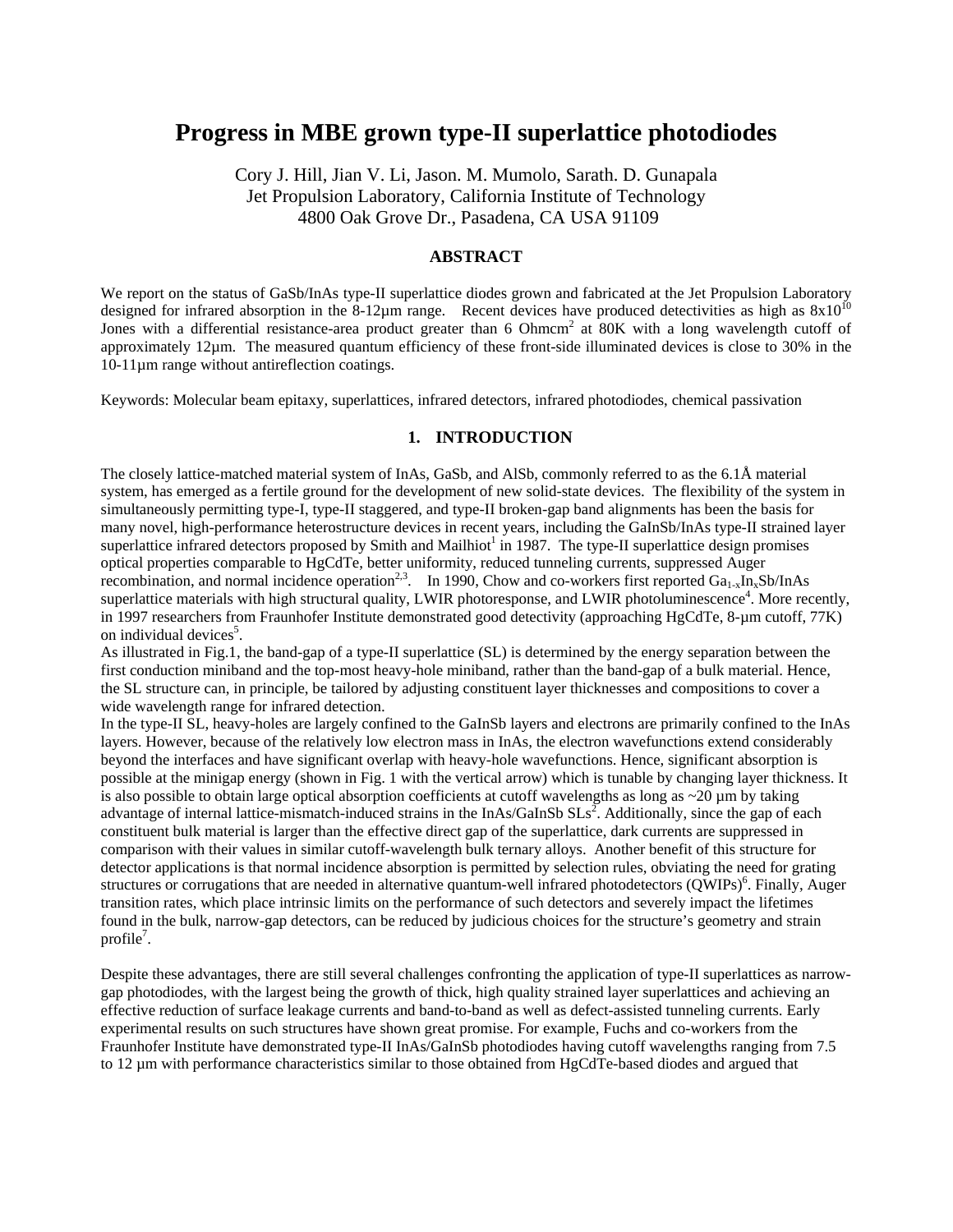improvements in material and device quality would significantly enhance device performance<sup>5</sup>. Recent works have demonstrated high performance superlattice based imaging arrays<sup>8</sup> and high temperature operation<sup>9</sup> in the 3-5µm region as well as performance rivaling MCT in the  $7-12\mu$ m region<sup>10</sup>.



**Figure 1. Schematic of the direct bandgap arising from the conduction and valence minibands in the GaInSb/InAs type-II superlattices.** 

## **2. DEVICE GROWTH**

Superlattice photodiodes were grown in a Veeco Applied-Epi Gen III molecular beam epitaxy chamber equipped with valved cracking sources for the group V  $Sb<sub>2</sub>$  and As<sub>2</sub> fluxes, as wells as dual In sources for independently varying the growth rates of GaInSb and InAs. Growth was performed on 50mm diameter unintentionally doped p-type GaSb (100) substrates. During growth the substrates were separated from the molybdenum wafer holders by a 50mm outerdiameter pyrolytic boron nitride ring in front and a sapphire backing plate in back. The device recipe is similar to that reported by Rezeghi and coworkers<sup>11</sup> and consists of a 0.5 $\mu$ m Be-doped GaSb buffer layer, followed by a p-i-n superlattice 22ÅGaSb/48ÅInAs with the first 80 periods Be doped in the GaSb layers, 200 undoped periods, and the final 80 periods doped with Te in the InAs layers. The device is capped with a thin (200 to 300Å) layer of n-type InAs.



**Figure 2. XRD scan of the superlattice diode near the GaSb (004) reflection. (Inset) Close-up of the substrate and zero-order superlattice peaks.**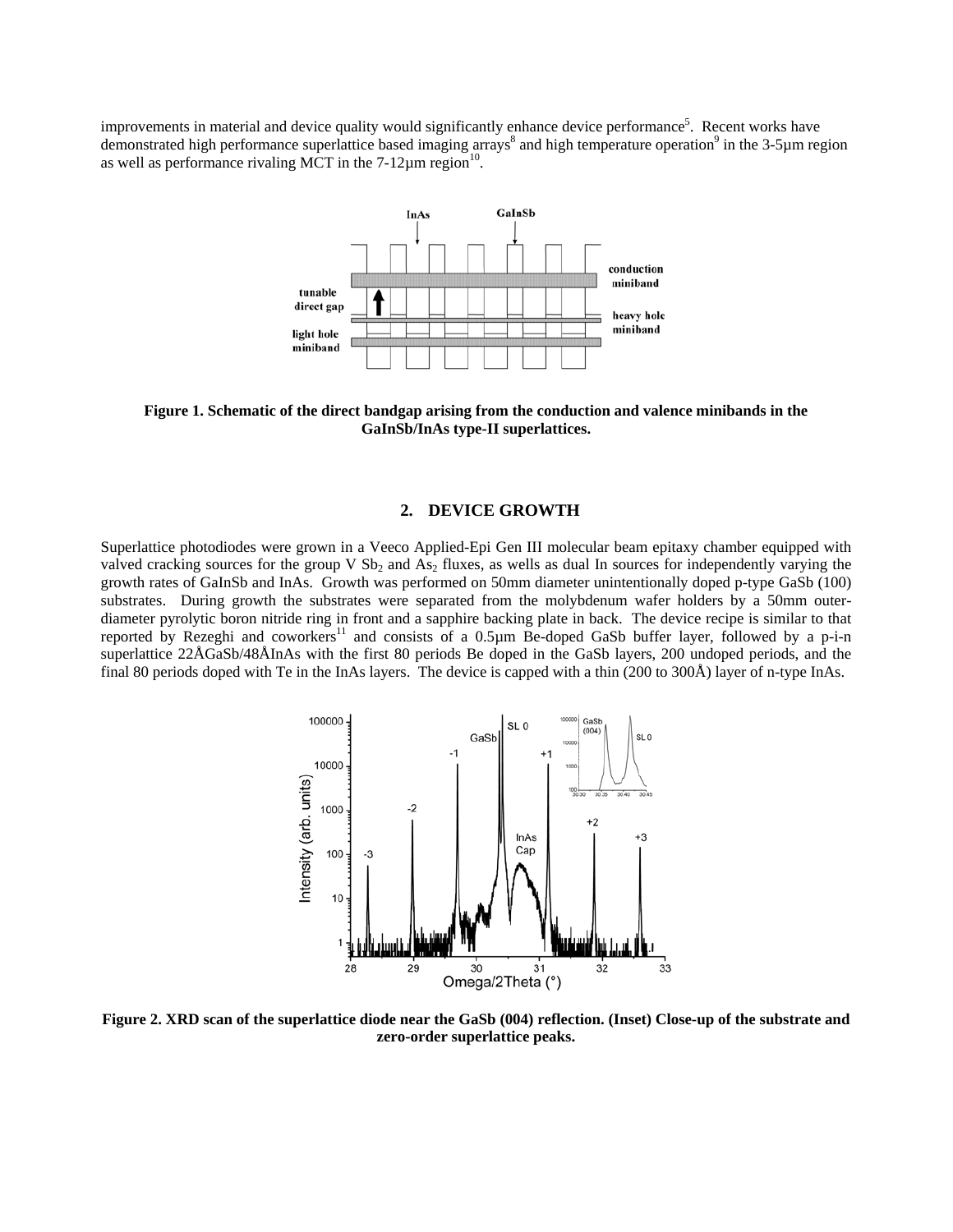Fig. 2 shows a typical X-ray diffraction scan of the 22ÅGaSb/48ÅInAs device structure near the 004 reflection of the GaSb substrate. The overall periodicity of the structure as measured by the fringe spacing of the superlattice peaks is 70.8 Å, in good agreement with the recipe. The high structural quality of the epilayers is evidenced by the multiple sharp satellite peaks as well as the Pendellosung fringes from the thin InAs cap layer. The cross-sectional transmission electron microscopy (TEM) image of the wafer in Fig. 3 shows no structural defects related to interface dislocations or strain relaxation during the growth of the superlattice layer.



**Figure 3. Typical cross-sectional TEM image of the type-II superlattice on the GaSb buffer layer.** 

Fig. 4 shows an atomic force microscope (AFM) scan of the surface of the as-grown epitaxial structure. The surface is very smooth, and typically no large defects are visible on an 80x80µm scan of the wafer surface, showing a large improvement over our previous samples<sup>12</sup>. Fig. 5 shows a higher-resolution  $15x15\mu$ m scan the wafer surface, showing a very smooth surface on the nano-scale, where the image contrast comes mainly from monolayer steps on the surface. From Fig. 5 a mean surface roughness of 2.5Å can be extracted. Optical microscopy of the wafer surface reveals a density of roughly 200/cm<sup>2</sup> of micron or larger sized defects. This density of large defects is entirely within the acceptable range for this type of epitaxial growth, and does not preclude the material from being suitable for focal plane array applications.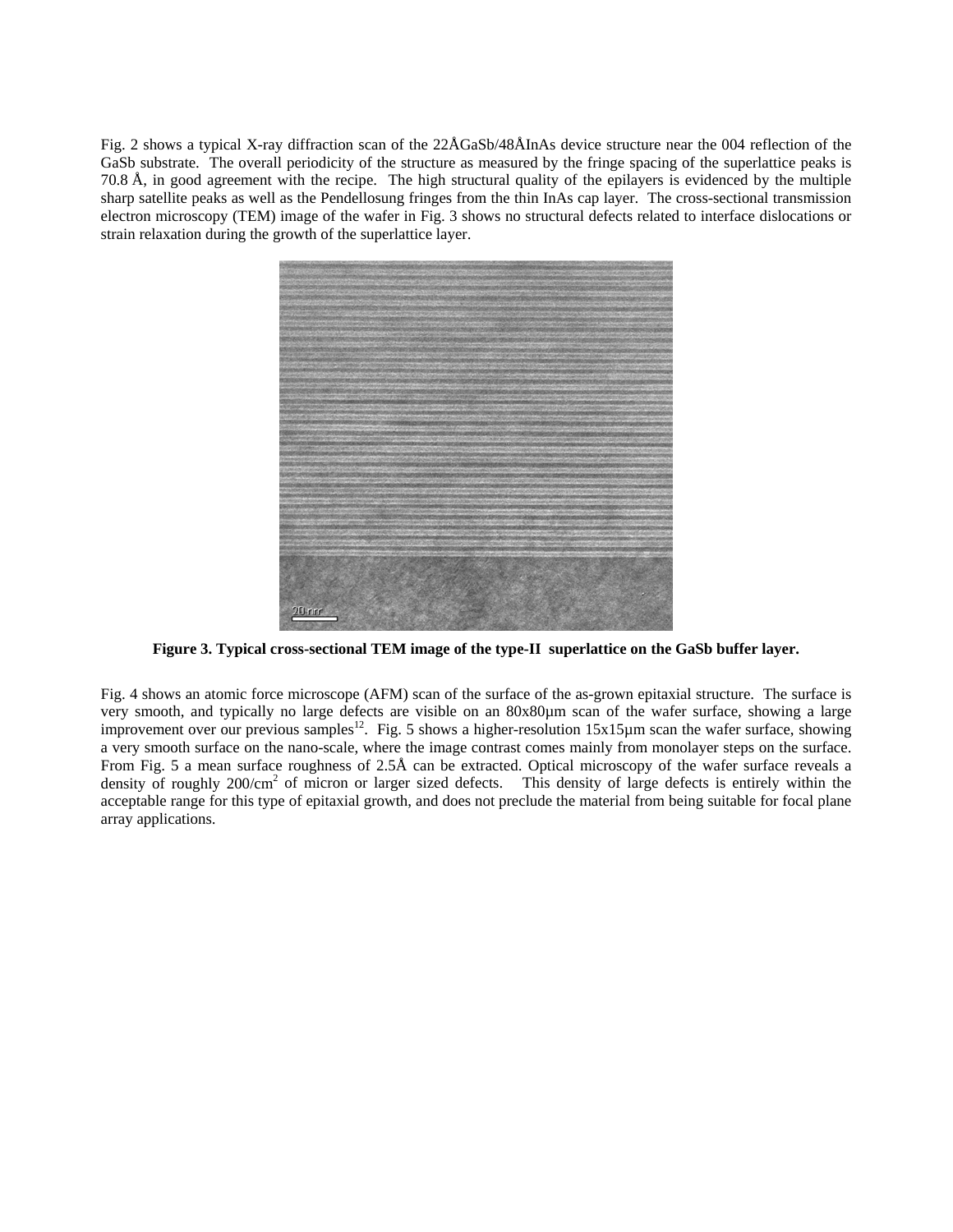

**Figure 4. Large area AFM image of the surface of the as-grown wafer.** 



**Figure 5. High-resolution AFM image of the surface of the as-grown wafer.** 

## **3. DEVICE PROCESSING**

Standard photolithographic techniques were used to pattern 250x250µm large area test detectors on the MBE-grown wafers. Samples were wet-etched using a mixture of citric acid, phosphoric acid, and hydrogen peroxide diluted in deionized water at a rate of approximately 400Å/minute in the superlattice region. The etching solution was agitated with a magnetic stirrer to improve uniformity, and the etch process was terminated once the pGaSb buffer layer was reached. Gold was evaporated onto the sample to form both the n and p-type contacts.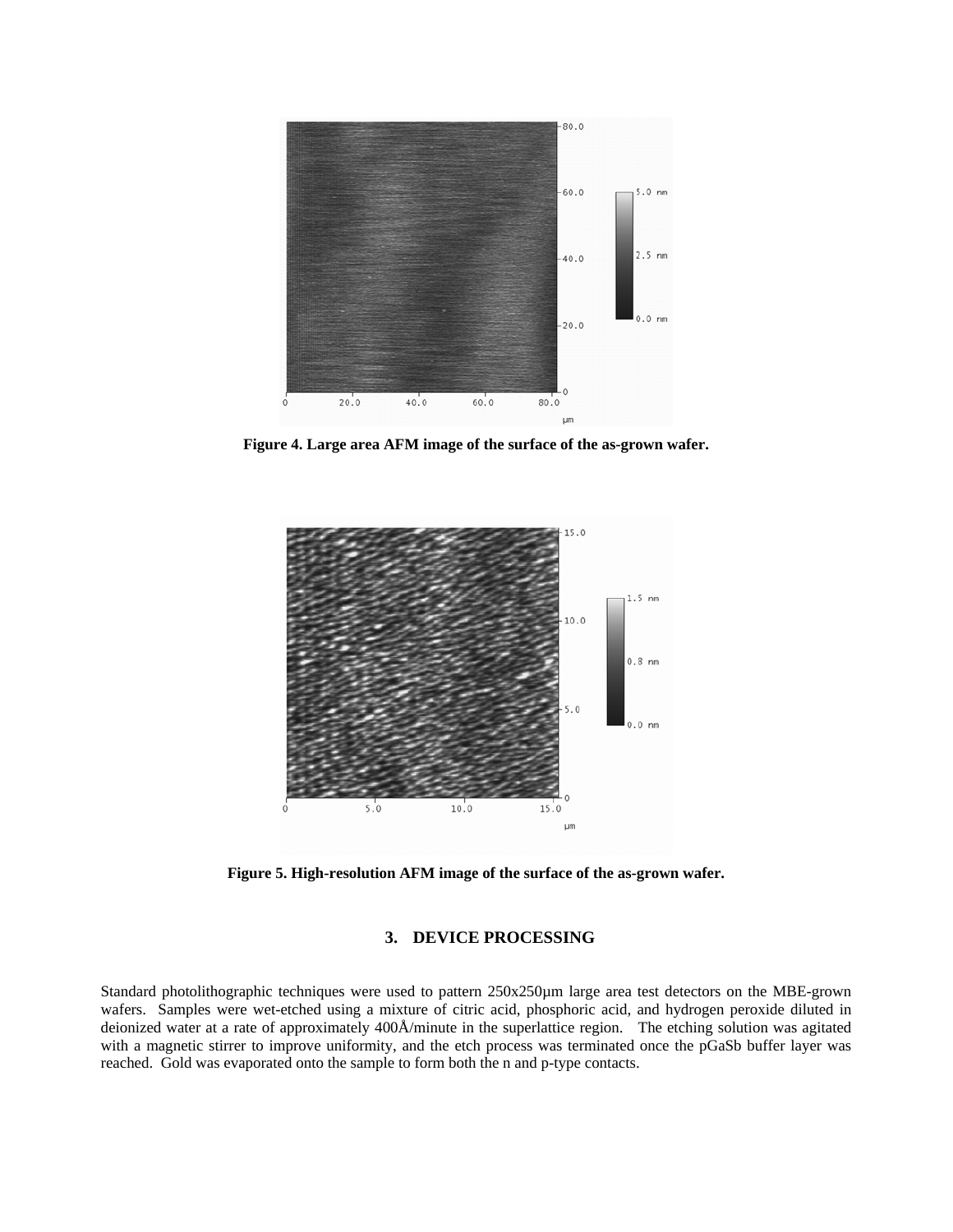

**Figure 6. Dark current vs. applied bias for a typical 250x250 µm test device at 80K.** 



**Figure 7. D\*, responsivity, and QE (dotted, right axis) for the 12µm cutoff, large-area superlattice photodiodes.** 

# **4. RESULTS**

Fig. 6 shows the dark-current IV characteristics for a typical 250x250µm test device measured at 80K. The RoA value extracted from this 80K curve is 5.2 Ohmcm<sup>2</sup>. Over 70% of devices fabricated in this lot had measured RoA values exceeding 2 Ohmcm2, with a maximum measured RoA of 6.3 Ohmcm<sup>2</sup>. The detectivity, responsivity and quantum efficiency of a typical device measured at 80K is shown in Fig. 7. The device responsivity peaks in the 10-11µm range with a long-wavelength cutoff near 12µm. Our devices were measured with front-side illumination and no antireflective coatings were applied. The detectivity is as high as 8e10 Jones in the 10-11 $\mu$ m range and the QE is nearly 30% in this region as well.